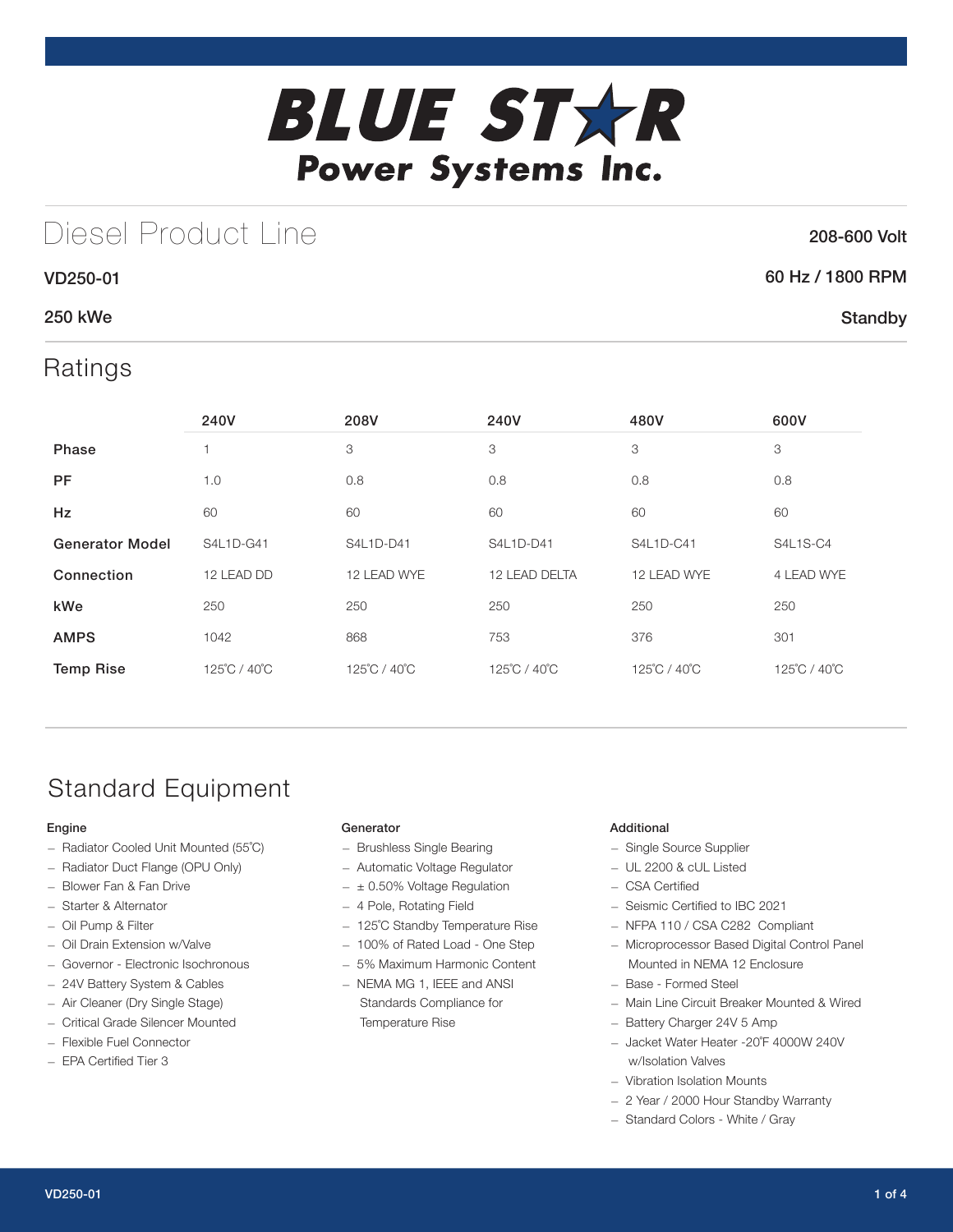250 kWe



## Application Data

| Engine                                                                   |                    |                                      |                                                |
|--------------------------------------------------------------------------|--------------------|--------------------------------------|------------------------------------------------|
| Manufacturer:                                                            | Volvo Penta        | Displacement - Cu. In. (lit):        | 780 (12.8)                                     |
| Model:                                                                   | <b>TAD1350GE</b>   | Bore - in. (cm) x Stroke - in. (cm): | $5.16(13.1) \times 6.22(15.8)$                 |
| Type:                                                                    | 4-Cycle            | Compression Ratio:                   | 18.1:1                                         |
| Aspiration:                                                              | Turbo Charged, CAC | Rated RPM:                           | 1800                                           |
| <b>Cylinder Arrangement:</b>                                             | 6 Cylinder Inline  | Max HP Stby (kWm):                   | 382 (285)                                      |
| <b>Exhaust System</b>                                                    |                    |                                      | Standby                                        |
| Gas Temp. (Stack): °F (°C)                                               |                    |                                      | 824 (440)                                      |
| Gas Volume at Stack Temp: CFM (m <sup>3</sup> /min)                      |                    |                                      | 1,928 (54.6)                                   |
| Maximum Allowable Exhaust Restriction: in. H2O (kPa)                     |                    |                                      | 40.0 (10.0)                                    |
| <b>Cooling System</b>                                                    |                    |                                      |                                                |
| Ambient Capacity of Radiator: °F (°C)                                    |                    |                                      | 131 (55.0)                                     |
| Maximum Allowable Static Pressure on Rad. Exhaust: in. H2O (kPa)         |                    |                                      | 0.50(0.12)                                     |
| Water Pump Flow Rate: GPM (lit/min)                                      |                    |                                      | 87.0 (329)                                     |
| Heat Rejection to Coolant: BTUM (kW)                                     |                    |                                      | 7,734 (135)                                    |
| Heat Rejection to CAC: BTUM (kW)                                         |                    |                                      | 3,981 (69.7)                                   |
| Heat Radiated to Ambient: BTUM (kW)                                      |                    |                                      | 5,085 (89.0)                                   |
| <b>Air Requirements</b>                                                  |                    |                                      |                                                |
| Aspirating: CFM (m <sup>3</sup> /min)                                    |                    |                                      | 840 (23.8)                                     |
| Air Flow Required for Rad. Cooled Unit: CFM (m <sup>3</sup> /min)        |                    |                                      | 11,449 (324)                                   |
| Air Flow Required for Heat Exchanger/Rem. Rad. CFM (m <sup>3</sup> /min) |                    |                                      | Consult Factory For Remote Cooled Applications |
| <b>Fuel Consumption</b>                                                  |                    |                                      |                                                |
| At 100% of Power Rating: gal/hr (lit/hr)                                 |                    |                                      | 18.4 (69.7)                                    |
| At 75% of Power Rating: gal/hr (lit/hr)                                  |                    |                                      | 14.2 (53.9)                                    |
| At 50% of Power Rating: gal/hr (lit/hr)                                  |                    |                                      | 9.99 (37.8)                                    |
| <b>Fluids Capacity</b>                                                   |                    |                                      |                                                |
| Total Oil System: gal (lit)                                              |                    |                                      | 9.50(36.0)                                     |
| Engine Jacket Water Capacity: gal (lit)                                  |                    |                                      | 5.28 (20.0)                                    |
| System Coolant Capacity: gal (lit)                                       |                    |                                      | 11.6 (44.0)                                    |

Deration Factors: Rated Power is available up to 9,842 Ft (3,000 m) at ambient temperatures to 122°F (50°C). Consult factory for site conditions above these parameters.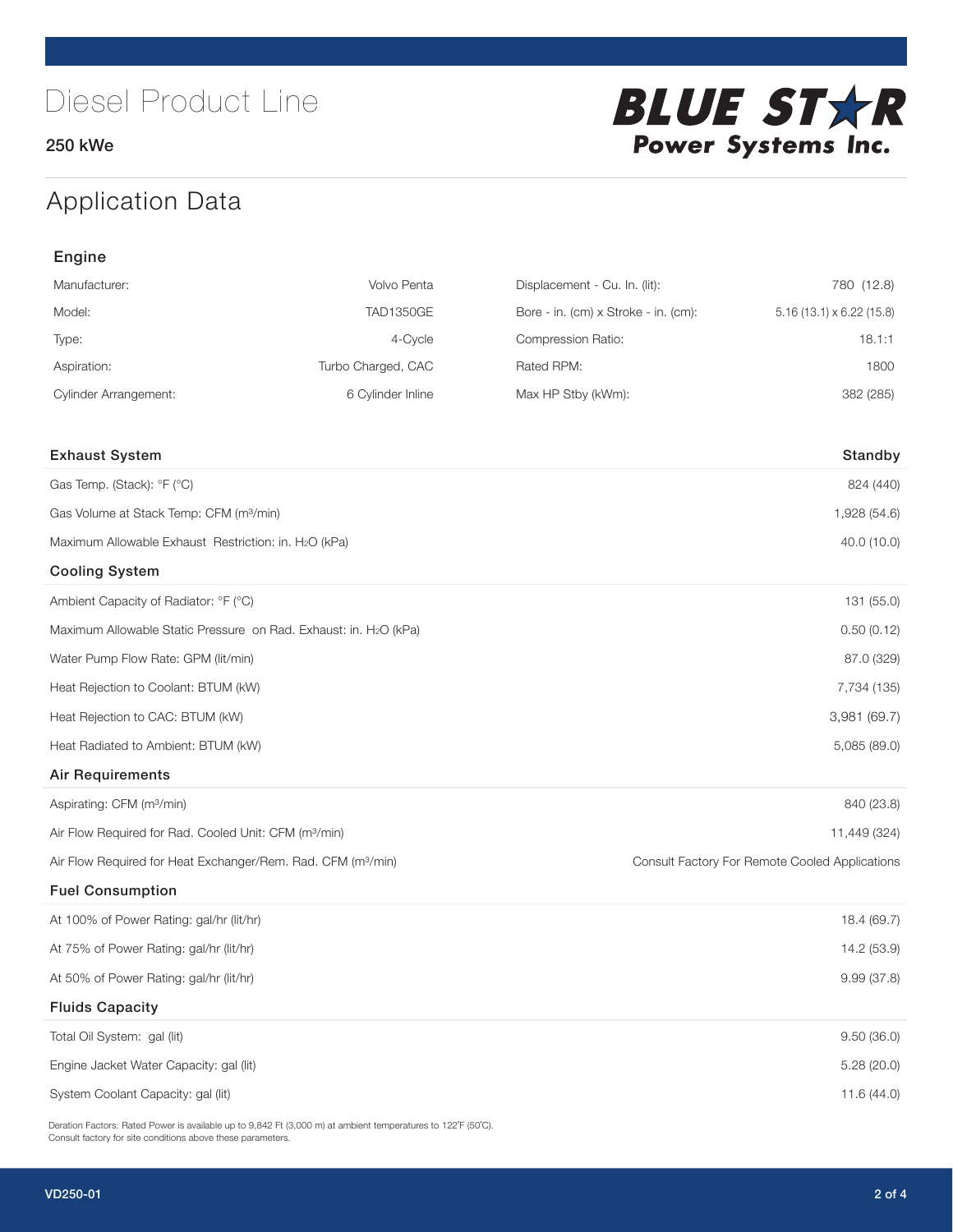## Diesel Product Line

### 250 kWe



### DCP7310 Control Panel

#### Standard Features

- Digital Metering
- Engine Parameters
- Generator Protection Functions
- Engine Protection
- CAN Bus (J1939) ECU Communications
- Windows-Based Software
- Multilingual Capability
- Remote Communications to DSE2548 Remote Annunciator
- 8 Programmable Contact Inputs
- 10 Contact Outputs
- RS485 Communicator Interface
- cULus Listed, CE Approved
- Event Recording
- IP 65 rating (with supplied gasket) offers increased resistance to water ingress
- NFPA 110 Level 1 Compatible

## Weights / Dimensions / Sound Data

|            | L x W x H                    | Weight Ibs |  |  |
|------------|------------------------------|------------|--|--|
| <b>OPU</b> | $120 \times 66 \times 80$ in | 6,600      |  |  |
| Level 1    | 156 x 66 x 94 in             | 7.825      |  |  |
| Level 2    | 156 x 66 x 94 in             | 7.900      |  |  |
| Level 3    | 196 x 66 x 94 in             | 8.200      |  |  |
|            |                              |            |  |  |

Please allow 6-12 inches for height of exhaust stack.

|            | No Load | <b>Full Load</b> |
|------------|---------|------------------|
| <b>OPU</b> | 86 dBA  | 88 dBA           |
| Level 1    | 83 dBA  | 85 dBA           |
| Level 2    | 77 dBA  | 79 dBA           |
| Level 3    | 69 dBA  | 71 dBA           |



 $\circ$ 

STOP MANUAL OPTION AUTO ALARM START

[AUTO]

**BLUE STAR** Power Systems Inc.

Manual Mode Button and Indicator Sultane Mute & Lamp Test Button Mute & Lamp Test Button Mute & Lamp Test Button Configurable Button -  $\Box$  Auto Mode Button and Indicator

DIGITAL CONTROL PANEL

Module Display  $\Box$ 

 $\bullet$  $\bullet$  $\bullet$ 

 $\circledcirc$ 

Menu<br>Navigation

Open Generator (Manual Mode Only)

Generator Breaker LED

Stop / Reset Mode Button and Indicator

 $\bullet$  $\bullet$   $\circ$   $\bullet$ 

 $\sigma$ 

՟Պ

120.00

 $\circ$ 

Close Generator (Manual Mode Only)

Generator Available LED

L Start Button

 $\blacksquare$ 

66.00

10.00